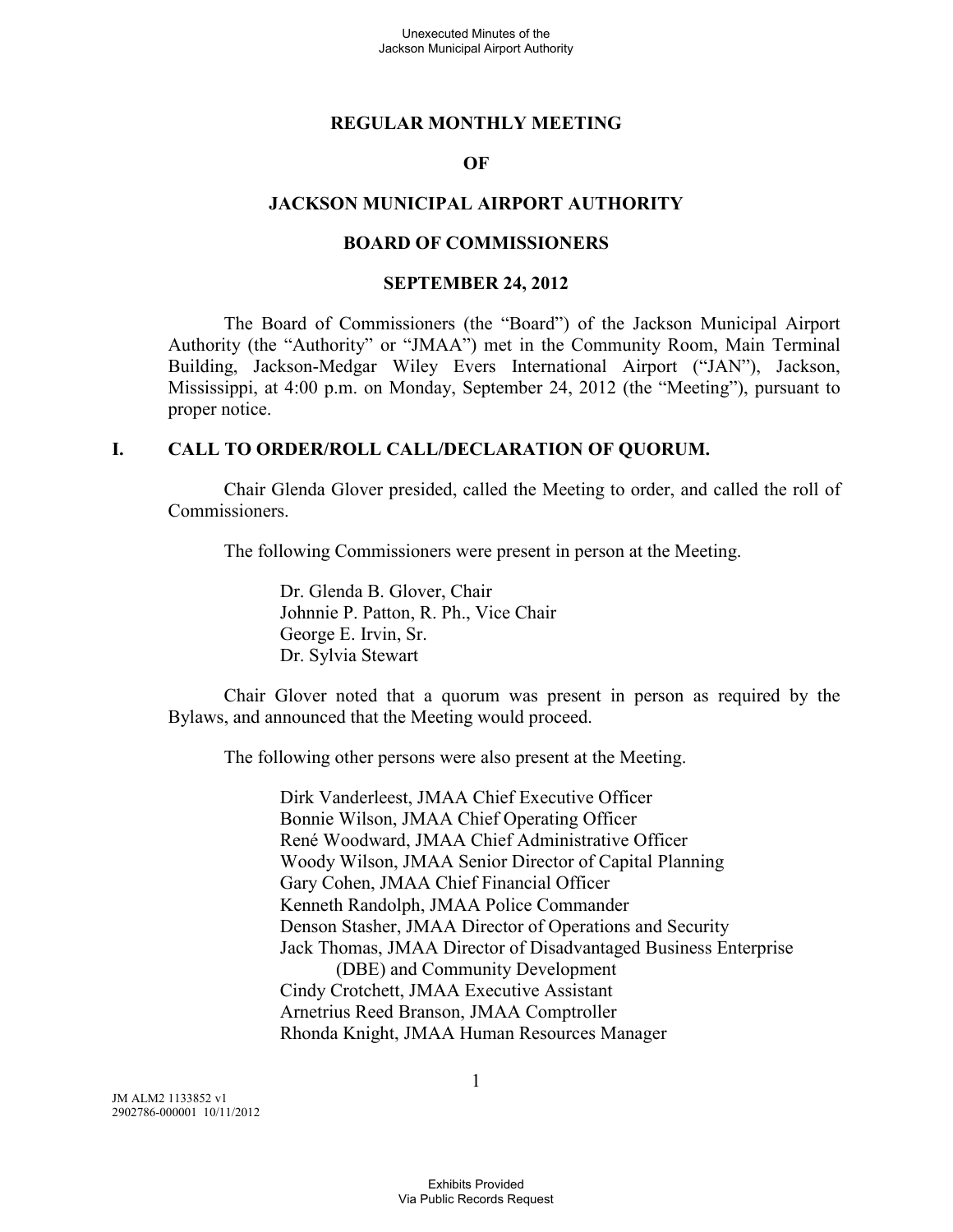Wendy Campbell, JMAA Customer Service Representative Kimberly Farmer, JMAA Administrative Project Support Tonora Humphrey, JMAA Police Sergeant LaSheena Lewis, JMAA Police Officer Quinn Lewis, JMAA Systems Technician Denise Jackson, JMAA Police Officer Anthony Manning, JMAA Police Officer Karen Nations, JMAA Police Sergeant Garry Montgomery, JMAA Maintenance Manager Joyce Tillman, JMAA Facilities Engineer Chuck Lott, Neel-Schaffer, Inc. Jim White, Waggoner Engineering, Inc. Rodney Chamblee, The Chamblee Company Jim Tohill, Attorney for The Chamblee Company David Wall, SouthGroup Insurance Alan Moore, Baker Donelson Bearman Caldwell & Berkowitz Jeff Wagner, Baker Donelson Bearman Caldwell & Berkowitz Marlena Pickering, Baker Donelson Bearman Caldwell & Berkowitz

# **II. APPROVAL AND EXECUTION OF MINUTES.**

# **A. Regular Monthly Meeting of the Board of Commissioners, August 27, 2012.**

### **B. Open Session and Executive Session of the Special Work Session of the Board of Commissioners, September 20, 2012.**

After discussion, upon motion duly made by Commissioner Irvin, seconded by Commissioner Patton, and unanimously approved by the affirmative votes of all Commissioners present (Commissioner Stewart not being present at this time), the minutes described above were approved as presented and directed to be filed in the appropriate minute book and records of the Authority.

# **III. PUBLIC COMMENTS.**

None.

# **IV. REPORTS.**

[Commissioner Stewart joined the Meeting at this time.]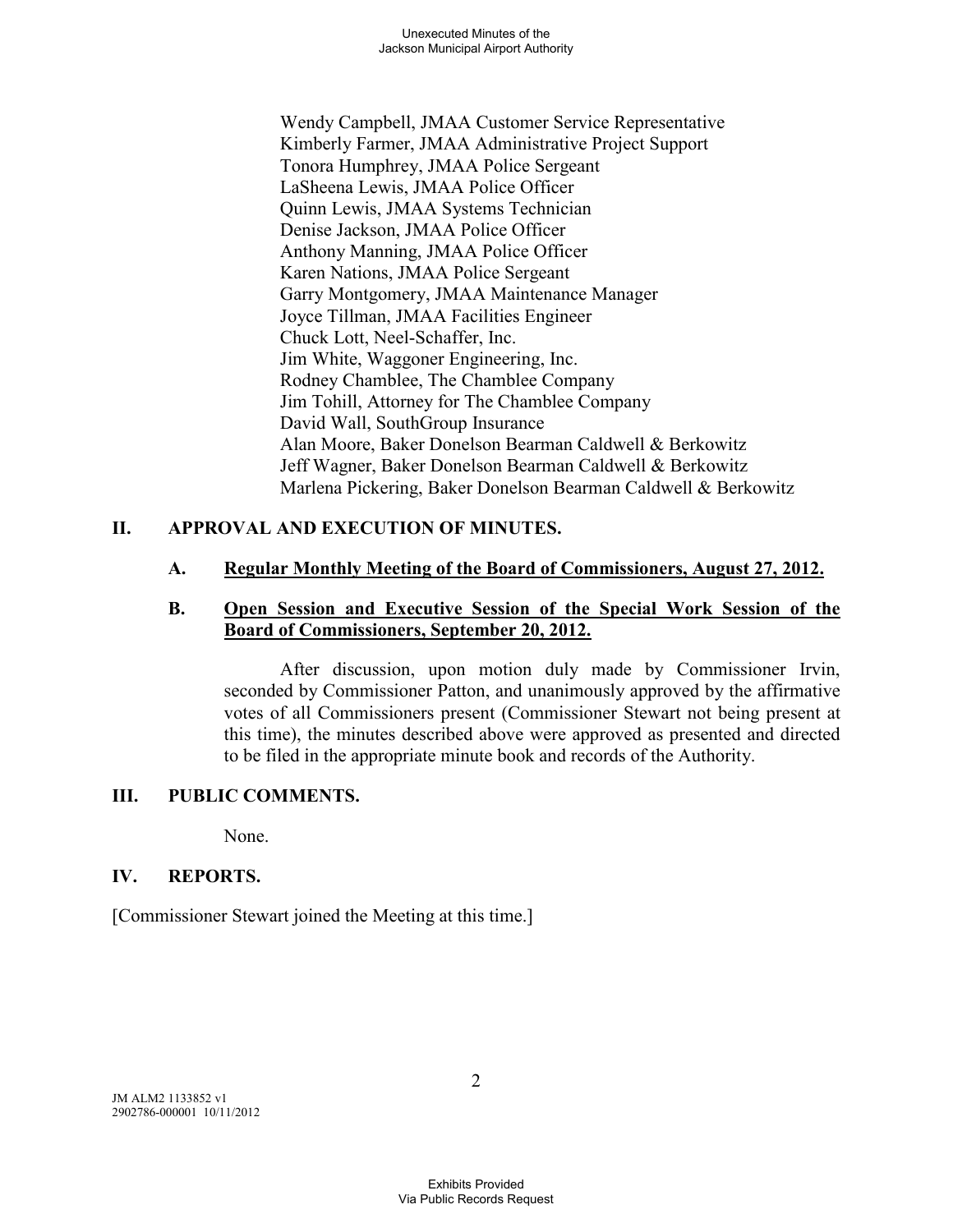# **A. Chief Executive Officer.**

# **1.** *Airport Project Manager Summary, Period Ending August 31, 2012.*

## **2.** *Airport Activity Statistics Report, Period Ending August 31, 2012.*

Mr. Vanderleest directed the Board's attention to the Airport Project Manager Summary and the Airport Activity Statistics Report as found in the packet distributed to the Board prior to the Meeting (the "Packet"), and discussed these reports with the Board. A copy of the Packet is attached as an exhibit to the minutes of the Meeting.

## **3.** *Employee Recognitions.*

a. Employee of the Month, September 2012: Quinn Lewis, Systems Technician, Information Technology Department.

> Mr. Vanderleest recognized and commended Mr. Lewis for being named Employee of the Month for September 2012.

## **4.** *Professional Development Recognitions.*

a. Mr. Anthony Manning, Certified Police Officer, Public Safety Department: Certificate of Completion Level III ATSI, Sponsored by AAAE Airport Training & Safety Institute.

> Mr. Vanderleest recognized and commended Mr. Manning for completing the Level III ATSI as sponsored by AAAE Airport Training & Safety Institute.

# **5.** *Professional Recognitions.*

a. Jackson Municipal Airport Authority: Mississippi Business Journal, 2012 Best Places to Work in Mississippi.

> Mr. Vanderleest said that the Authority had been named one of the 2012 Best Places to Work in Mississippi by the Mississippi Business Journal.

### **B. Attorney.**

Mr. Moore said that the attorneys would defer their comments until the end of the Meeting, when three matters merited consideration in Executive Session, as follows: (i) a possible real estate transaction involving land leased by JMAA to The Chamblee Company; (ii) a Part 16 Complaint filed with the FAA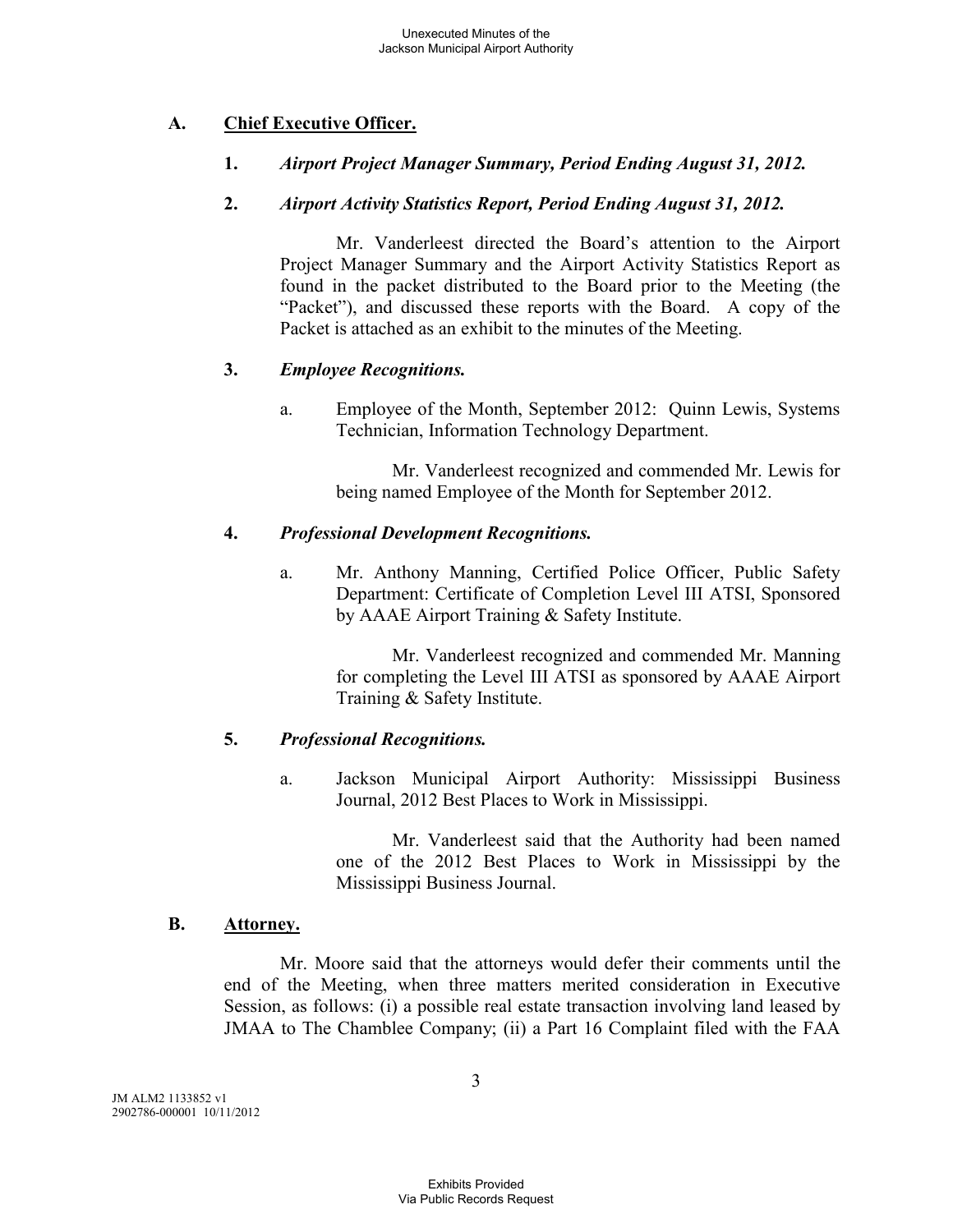regarding certain leased land and FBO operations at JAN; and (iii) a personal matter, each of which qualified under Mississippi law for consideration in Executive Session, and each of which required confidential discussion

## **V. ACTION ITEMS.**

# **A. Financial Matters.**

### **1.** *Financial Reports for August 2012.*

- a. Balance Sheet: Accept.
- b. Income Statement: Accept.
- c. Claims Docket for August 2012: Approve.

Mr. Vanderleest directed the Board's attention to the above referenced financial reports for August 2012, and the Claims Docket for August 2012, all of which were included in the Packet.

After discussion, upon motion duly made by Commissioner Irvin, seconded by Commissioner Patton, and unanimously approved by the affirmative votes of all Commissioners present, the Board adopted the following resolution.

## **RESOLUTION ACCEPTING FINANCIAL REPORTS FOR AUGUST 2012 AND APPROVING AND AUTHORIZING PAYMENT OF CLAIMS DOCKET FOR AUGUST 2012**

**WHEREAS**, the Board of Commissioners (the "Board") of the Jackson Municipal Airport Authority (the "Authority") has reviewed and considered (i) the Balance Sheet and the Income Statement for the Authority for the month and period ending August 31, 2012 (the "Financial Reports") and (ii) the Claims Docket of the Authority for the month of August 2012 (the "Claims"), both the Financial Reports and the Claims being (i) included in the packet distributed to the Board prior to the September 24, 2012, Regular Monthly Meeting of the Board, and (ii) incorporated herein by reference;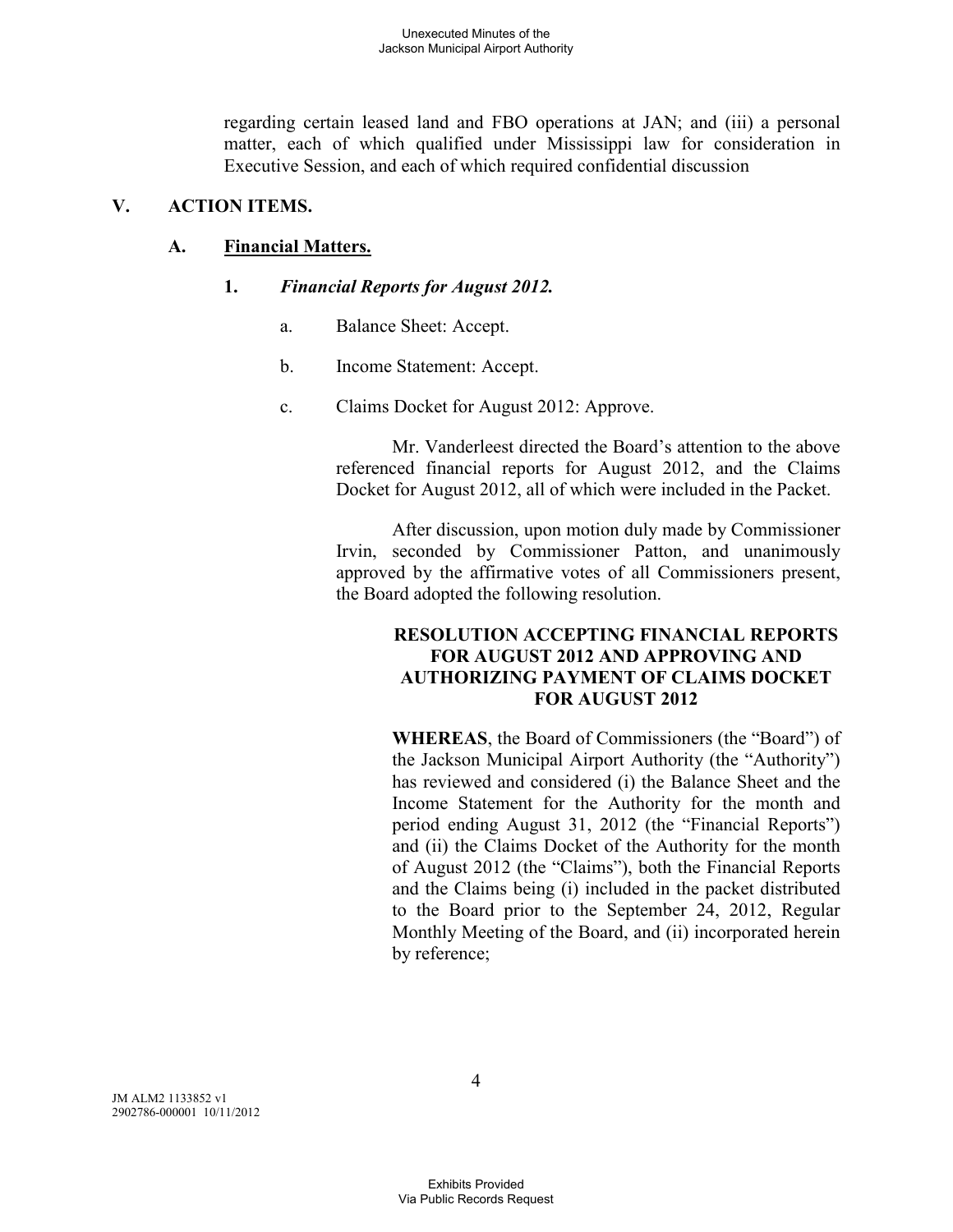**NOW, THEREFORE, BE IT RESOLVED**, the Board hereby (i) accepts the Financial Reports and (ii) approves and authorizes payment of the Claims in the total amount of \$1,283,594.26.

#### **2.** *Fiscal Year 2013 Operating Budget, JMAA: Approve.*

At Chair Glover's request, Mr. Vanderleest discussed the proposed Fiscal Year 2013 Operating Budget. A copy of the Fiscal Year 2013 Operating Budget is attached as an exhibit to the minutes of the Meeting.

After discussion, upon motion duly made by Commissioner Irvin, seconded by Commissioner Patton, and unanimously approved by the affirmative votes of all Commissioners present, the Board adopted the following resolution.

### **RESOLUTION APPROVING AND ADOPTING FISCAL YEAR 2013 OPERATING BUDGET**

**WHEREAS**, the staff of the Jackson Municipal Airport Authority (the "Authority") has presented a proposed operating budget for Fiscal Year 2013, which includes airline rates and other charges for Fiscal Year 2013 (the "FY2013 Budget"), to the Board of Commissioners (the "Board") of the Authority for review and approval, a copy of said FY2013 Budget being (i) attached as an exhibit to the minutes of the September 24, 2012, Regular Monthly Meeting of the Board and (ii) incorporated herein by reference; and

**WHEREAS**, the Board has reviewed and considered the FY2013 Budget;

**NOW**, **THEREFORE, BE IT RESOLVED**, the Board hereby determines that it would be in the best interests of and in furtherance of the duties and responsibilities of the Authority to, and the Board hereby does, approve, adopt and authorize implementation of the FY2013 Budget.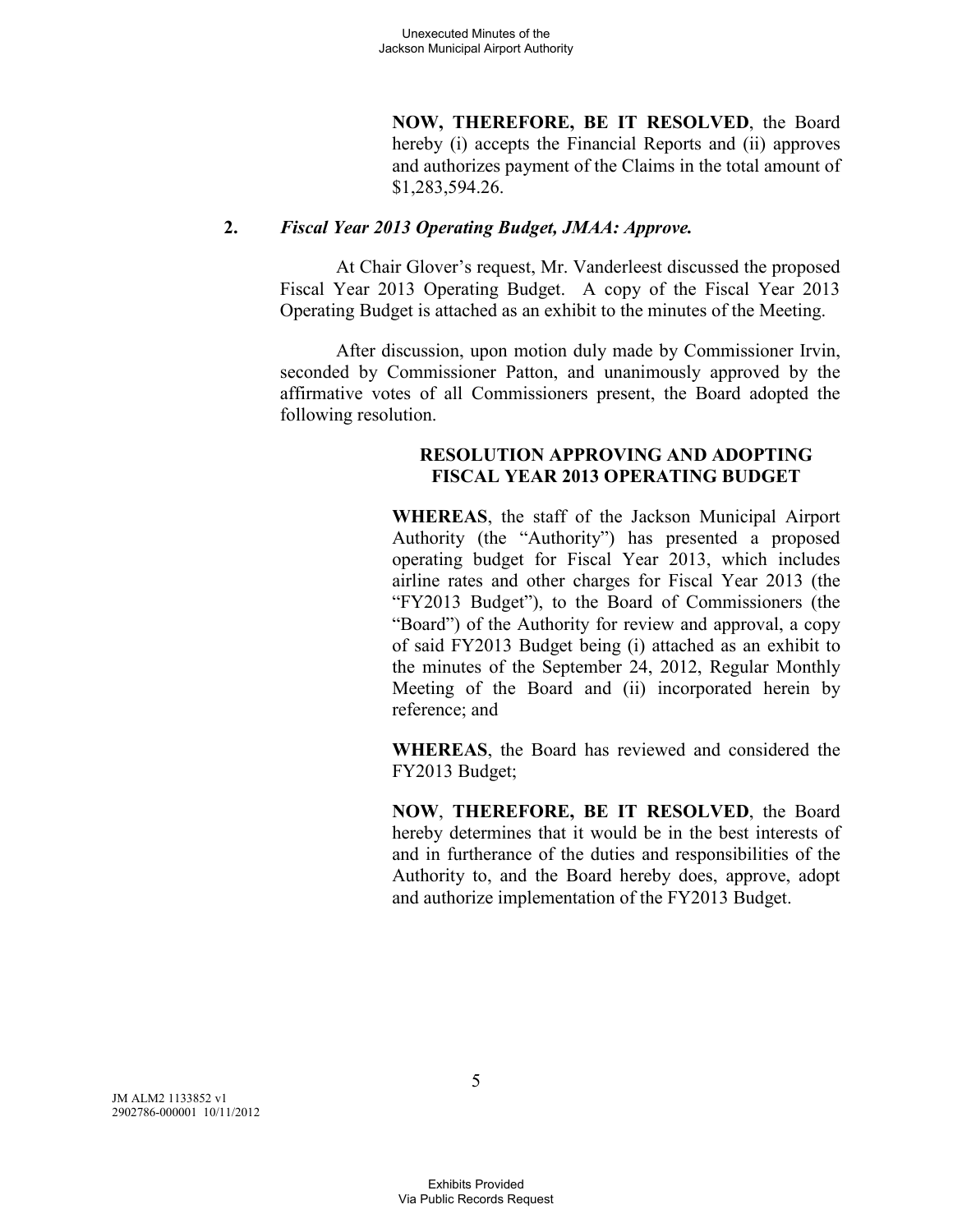## **B. Service Agreements.**

- **1.** *Rental Car Concessions Agreements, JAN: Authorize Extension of Agreements.*
- **2.** *FY2013 Insurance: Accept Proposal.*
- **3.** *JMAA Project No. 001-13, 50th Anniversary Airshow, JAN: Authorize Contract.*
- **4.** *JMAA Project No. 002-13, 50th Anniversary Graphic Design and Public Information Services, JAN: Authorize Contract.*

Mr. Vanderleest directed the Board's attention to the memoranda in the Packet which described these matters, and discussed these matters with the Board.

After discussion, upon motion duly made by Commissioner Irvin, seconded by Commissioner Stewart, and approved by the affirmative votes of all Commissioners present, the Board adopted the following resolution.

# **RESOLUTION APPROVING AND AUTHORIZING CERTAIN ACTIONS WITH RESPECT TO CERTAIN SERVICE AGREEMENTS**

**WHEREAS**, the staff of the Jackson Municipal Airport Authority (the "Authority") has recommended that the Board of Commissioners of the Authority (the "Board") approve and authorize certain actions with respect to certain service agreements identified below, all as more particularly described in certain memoranda (i) included in the packet distributed to the Board prior to the September 24, 2012, Regular Monthly Meeting of the Board, and (ii) incorporated herein by reference (separately, each a "Memorandum;" collectively, the "Memoranda"); and

**WHEREAS**, the Board has reviewed the Memoranda and considered the recommendations therein by the staff of the Authority;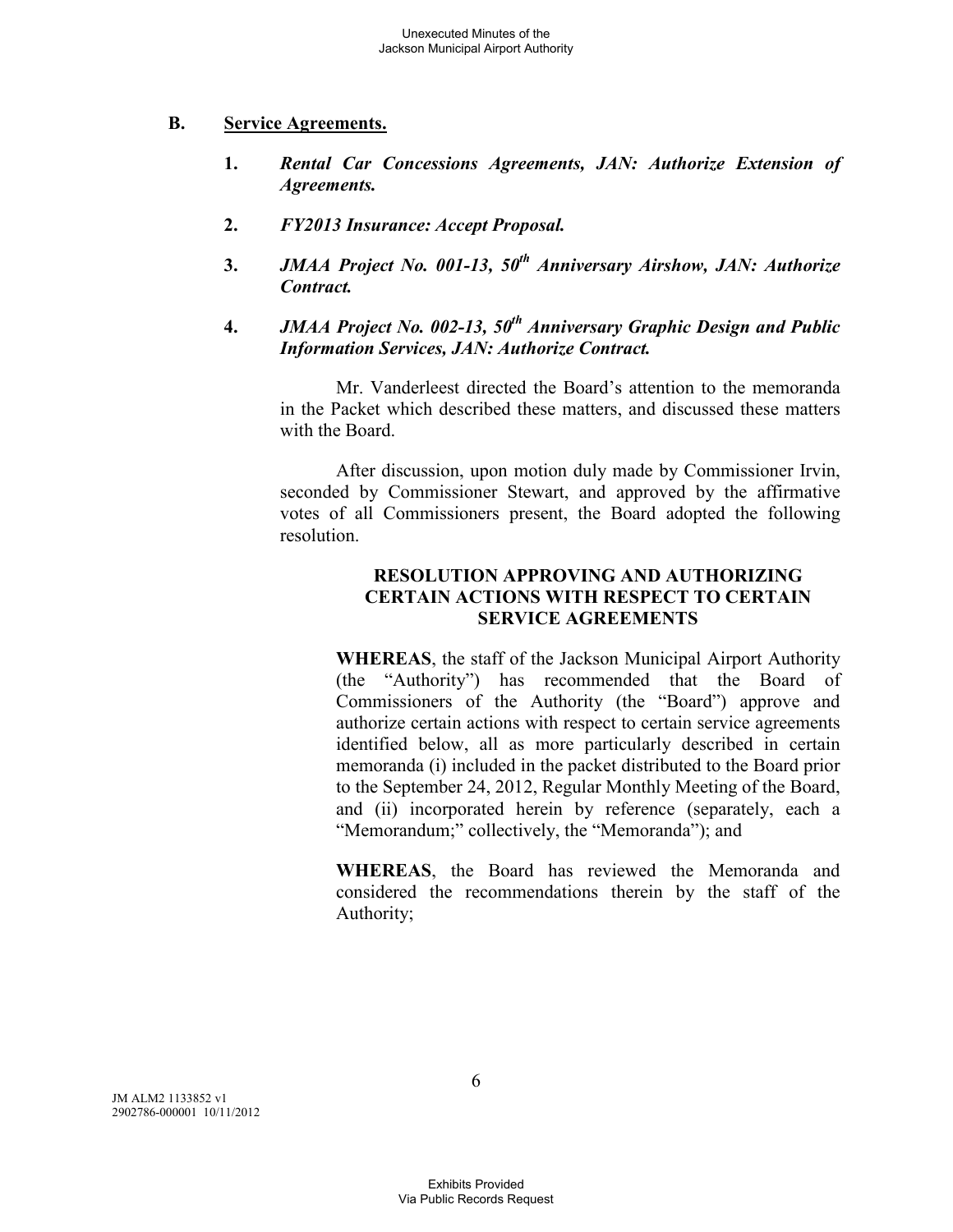**NOW**, **THEREFORE, BE IT RESOLVED**, the Board hereby determines that it would be in the best interests of and in furtherance of the duties and responsibilities of the Authority to, and the Board hereby does, take the following actions:

- 1. The Board approves and authorizes negotiation and execution of amendments to the Non-Exclusive On-Airport Automobile Rental Concession Agreements (the "Rental Car Agreements") with the five existing rental car concessionaires (the "Rental Car Concessionaires") at Jackson-Medgar Wiley Evers International Airport ("JAN") to extend the period covered by the Rental Car Agreements for a term of one year, said Rental Car Agreements to be in such form and to contain such terms and conditions consistent with the Memorandum dated September 12, 2012, which describes this matter, as may be deemed appropriate by the Chief Executive Officer of the Authority, as evidenced by his execution thereof.
- 2. The Board approves and authorizes purchase of the FY2013 Commercial Insurance Program as proposed by SouthGroup Insurance Services as set forth in the Memorandum dated September 13, 2012, which describes this matter, and authorizes and directs the Chief Executive Officer of the Authority to take all necessary and appropriate steps to implement the FY2013 Commercial Insurance Program as described therein.
- 3. The Board approves and authorizes negotiation and execution of a professional service agreement with AirBoss, Inc. ("AirBoss"), whereby AirBoss will provide technical, operational and coordination services in connection with the  $50<sup>th</sup>$  Anniversary Air Show at JAN, currently scheduled for May 11-12, 2013 (JMAA Project No. 001-13), with the fees for such services not to exceed \$208,000 (the "AirBoss Agreement"), all as more particularly described in the Memorandum dated September 20, 2012, which describes this matter, said AirBoss Agreement to be in such form and to contain such terms and conditions consistent with the Memorandum as may be deemed appropriate by the Chief Executive Officer of the Authority, as evidenced by his execution thereof.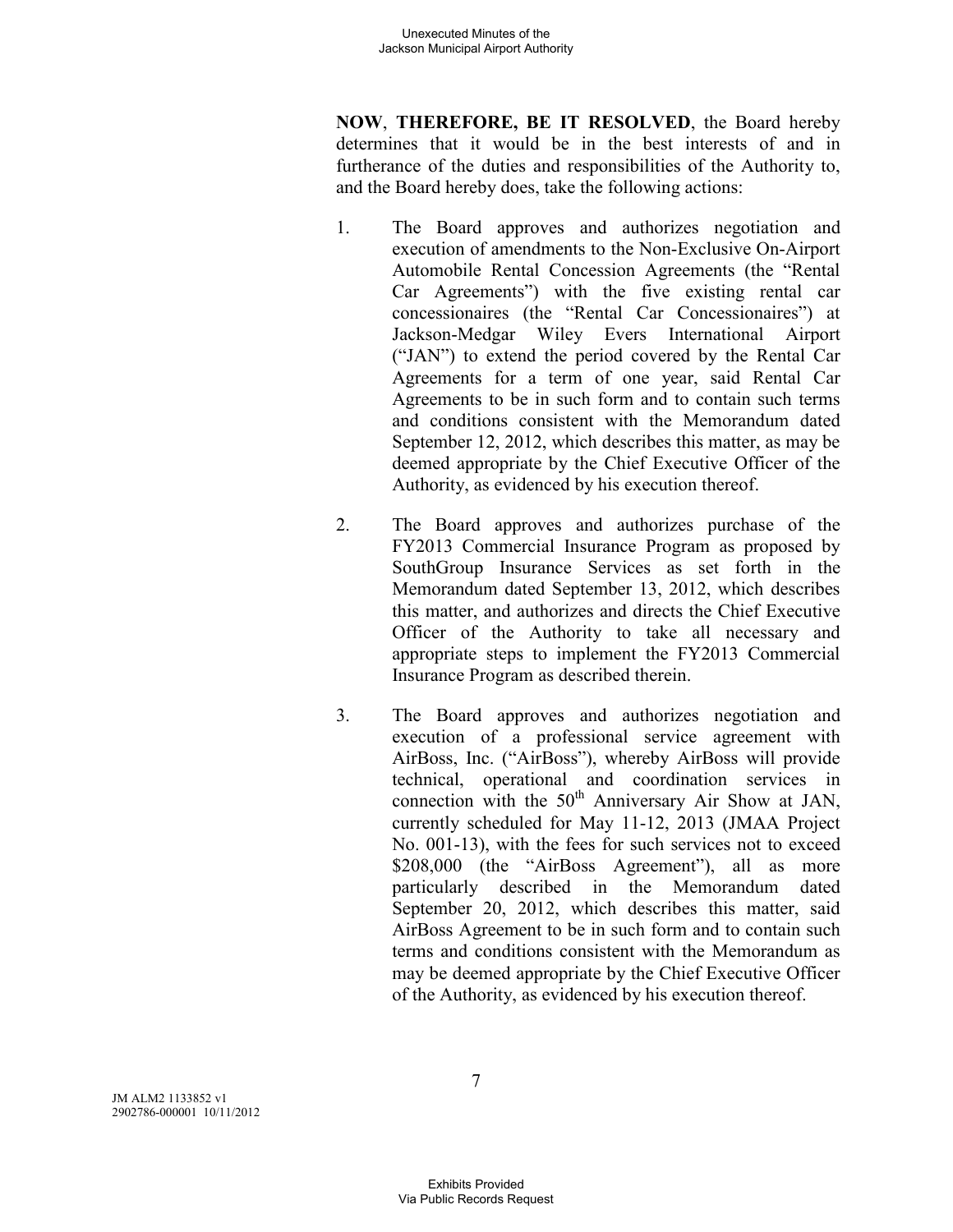4. The Board approves and authorizes negotiation and execution of a professional services agreement with The Cirlot Agency ("Cirlot"), whereby Cirlot will provide certain graphic design and public relations services in connection with 50<sup>th</sup> Anniversary events (JMAA Project No. 002-13), with the fees for such services not to exceed \$295,000 (the "Cirlot Agreement"), all as more particularly described in the Memorandum dated September 14, 2012, which describes this matter, said Cirlot Agreement to be in such form and to contain such terms and conditions consistent with the Memorandum as may be deemed appropriate by the Chief Executive Officer of the Authority, as evidenced by his execution thereof.

## **C. Construction Projects.**

- **1.** *JMAA Project No. 008-12, Pavement Assessment and Overlay, Runway 16/34, HKS: Authorize Agreement.*
- **2.** *JMAA Project No. 018-12, Federal Aviation Administration Building, Airport District Office Conference and Break Room Modification, JAN: Award Contract.*

Mr. Vanderleest directed the Board's attention to the memoranda in the Packet, which described these matters, and discussed these matters with the Board.

After discussion, upon motion duly made by Commissioner Patton, seconded by Commissioner Irvin, and unanimously approved by the affirmative votes of all Commissioners present, the Board adopted the following resolution.

## **RESOLUTION APPROVING AND AUTHORIZING CERTAIN ACTIONS WITH RESPECT TO CERTAIN CONSTRUCTION PROJECTS**

**WHEREAS**, the staff of the Jackson Municipal Airport Authority (the "Authority") has recommended that the Board of Commissioners (the "Board") of the Authority approve and authorize certain actions with respect to certain construction projects identified below, all as more particularly described in certain memoranda (i) included in the packet distributed to the Board prior to the September 24, 2012, Regular Monthly Meeting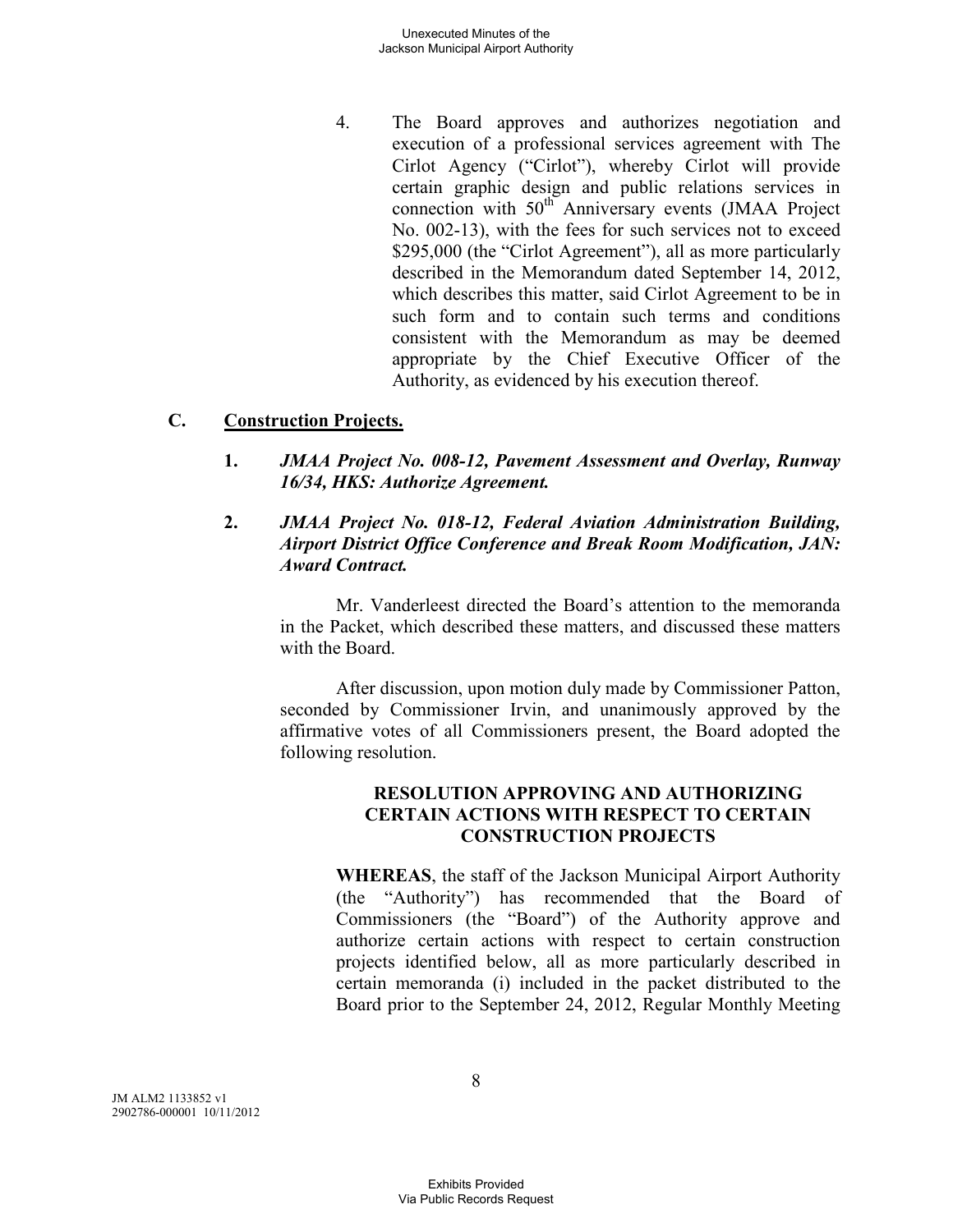of the Board, and (ii) incorporated herein by reference (separately, each a "Memorandum;" collectively, the "Memoranda"); and

**WHEREAS**, the Board has reviewed the Memoranda and considered the recommendations therein by the staff of the Authority;

**NOW, THEREFORE, BE IT RESOLVED**, the Board hereby determines that it would be in the best interests of and in furtherance of the duties and responsibilities of the Authority to, and the Board hereby does, take the following actions:

- 1. The Board approves and authorizes (i) negotiation and execution of a professional services agreement with Aviation Group of Mississippi, LLC ("AGM"), whereby AGM will provide engineering services for design and construction administration in connection with the assessment and resurfacing of Runway 16/34 at Hawkins Field (JMAA Project No. 008-12) (the "HKS Runway Project"), fees for said services not to exceed \$555,420 (the "AGM Agreement"), said AGM Agreement to be in such form and to contain such terms and conditions consistent with the Memorandum dated September 17, 2012, which describes this matter, as may be deemed appropriate by the Chief Executive Officer of the Authority, as evidenced by his execution thereof; and (ii) a total budget for the HKS Runway Project of \$6,528,627, as set forth in said Memorandum.
- 2. The Board hereby (i) waives the failure of Nicholas Acoustics & Specialty Company, Inc. ("NASC") to meet the Disadvantaged Business Enterprise goal of 25% and NASC's failure to include a signed Statement of Qualifications for its bid for JMAA Project No. 018-12, Federal Aviation Administration, Airport District Office Conference and Break Room Modifications (the "FAA ADO Project"); (ii) accepts the bid by NASC for the FAA ADO Project in the amount of \$64,830 as the lowest and best bid for the FAA ADO Project; and (iii) approves and authorizes negotiation, execution and accomplishment of an agreement with NASC to accomplish the FAA ADO Project (the "NASC Agreement"); all as more particularly described in the Memorandum dated September 17, 2012, which describes this matter, said NASC Agreement to be in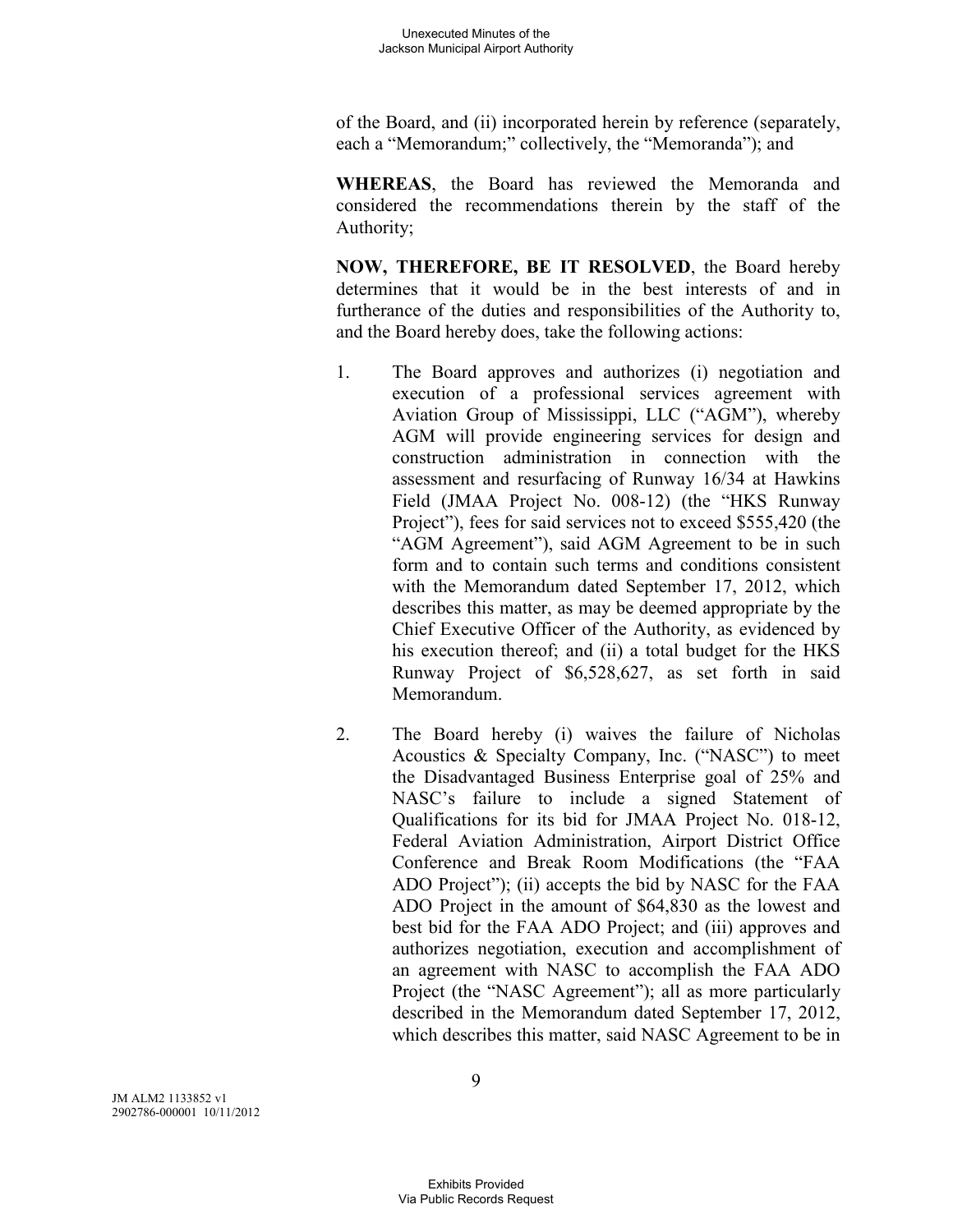such form and to contain such terms and conditions consistent with the Memorandum, as may be deemed appropriate by the Chief Executive Officer of the Authority, as evidenced by his execution thereof.

#### **D. Procurements.**

There was no discussion or action regarding procurements at the Meeting.

## **E. Grants.**

There was no discussion or action regarding grants at the Meeting.

## **F. Other Matters.**

**1.** *Early Issues.* 

Mr. Vanderleest distributed to the Board a list of early issue claims (the "Early Issue Claims"), and discussed the Early Issue Claims with the Board. A copy of the Early Issue Claims is attached as an exhibit to the minutes of the Meeting.

After discussion, upon motion duly made by Commissioner Patton, seconded by Commissioner Irvin, and unanimously approved by the affirmative votes of all Commissioners present, the Board adopted the following resolution.

## **RESOLUTION APPROVING AND AUTHORIZING PAYMENT OF CERTAIN EARLY ISSUE CLAIMS**

**WHEREAS**, the staff of the Jackson Municipal Airport Authority (the "Authority") has recommended that the Board of Commissioners of the Authority (the "Board") approve and authorize prompt payment of certain early issue claims (the "Early Issue Claims"), a list of the Early Issue Claims being attached as an exhibit to the minutes of the Regular Monthly Meeting of the Board on September 24, 2012; and

**WHEREAS**, the Board has reviewed the Early Issue Claims and considered said recommendation by the staff of the Authority;

**NOW**, **THEREFORE, BE IT RESOLVED**, the Board hereby determines that the Early Issue Claims are appropriate and proper expenses incurred in connection with authorized responsibilities and duties of the Authority, and hereby approves and authorizes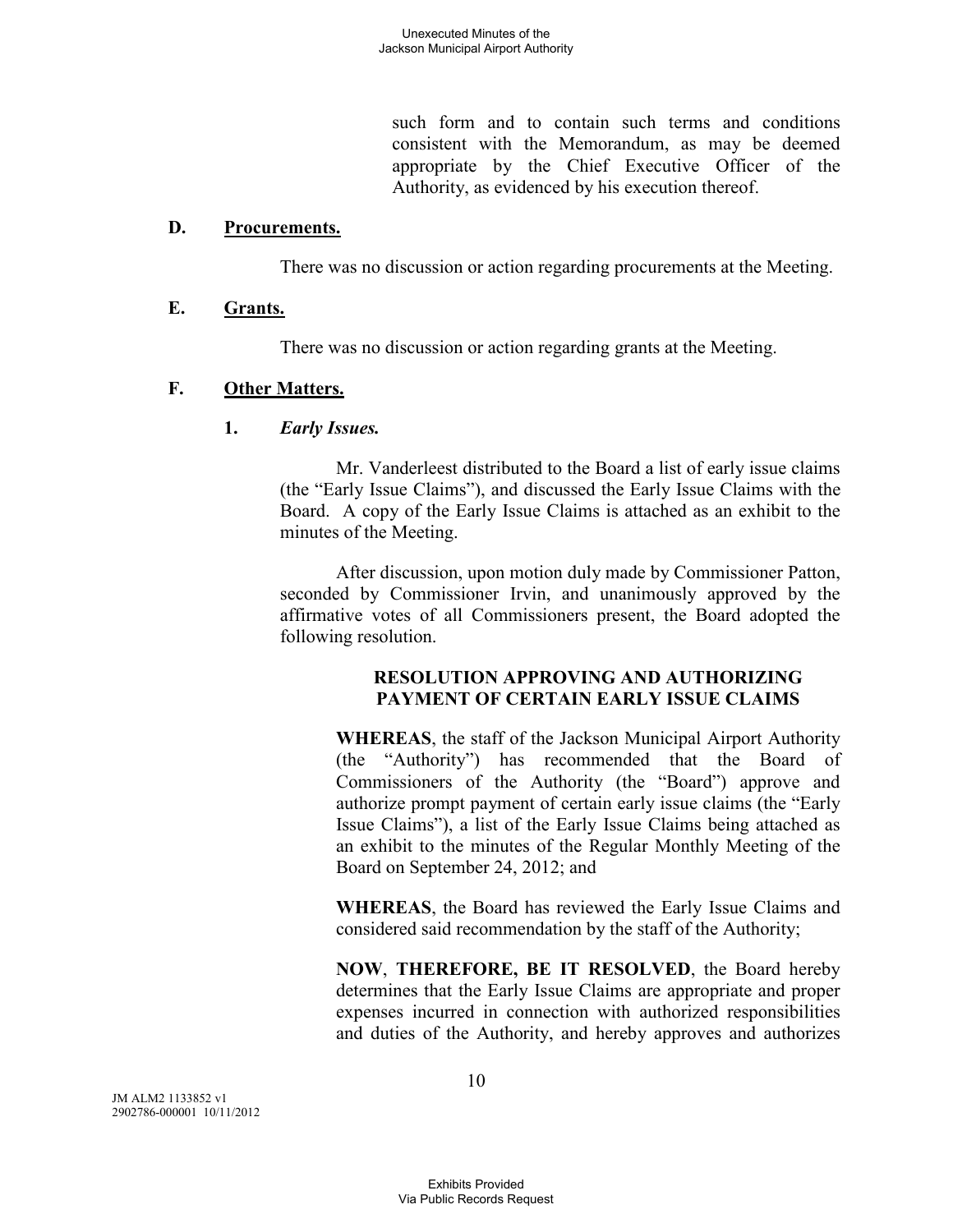prompt payment of the Early Issue Claims in the total amount of \$10,967.71.

## **2.** *Board Travel.*

There was no discussion or action regarding Board travel during the Meeting.

## **3.** *AMAC Industry Day (Report).*

Chair Glover and Commissioner Irvin reported on the recent AMAC Industry Day in Washington, DC, on September 18, 2012, which had been attended by several Commissioners. Both said that although the meeting was valuable because of contacts made and several meetings held on the Capitol with Congressional leaders active in aviation and airport matters, this particular AMAC meeting was not as well organized or as informational as prior meetings had been.

## **4.** *JMAA Board of Commissioners Elections.*

Chair Glover reminded the Board that, in accordance with the Bylaws of the Authority, the Board is expected to elect a Chair and Vice Chair at the Regular Monthly Meeting of the Board in September of each year to serve during the next fiscal year of the Authority, which begins on October 1 each year.

After discussion, upon motion duly made by Chair Glover, seconded by Commissioner Irvin, and unanimously approved by the affirmative votes of all Commissioners present, the Board elected Ms. Johnnie P. Patton to serve as Chair of the Board, and Dr. Sylvia Stewart to serve as Vice Chair of the Board, both effective October 1, 2012, and until the naming of each's successor.

After the passage of the above resolutions, Chair Glover congratulated new Chair-Elect Patton, and handed Chair-Elect Patton the ceremonial gavel, representing her installment as Chair of the JMAA Board.

JM ALM2 1133852 v1 2902786-000001 10/11/2012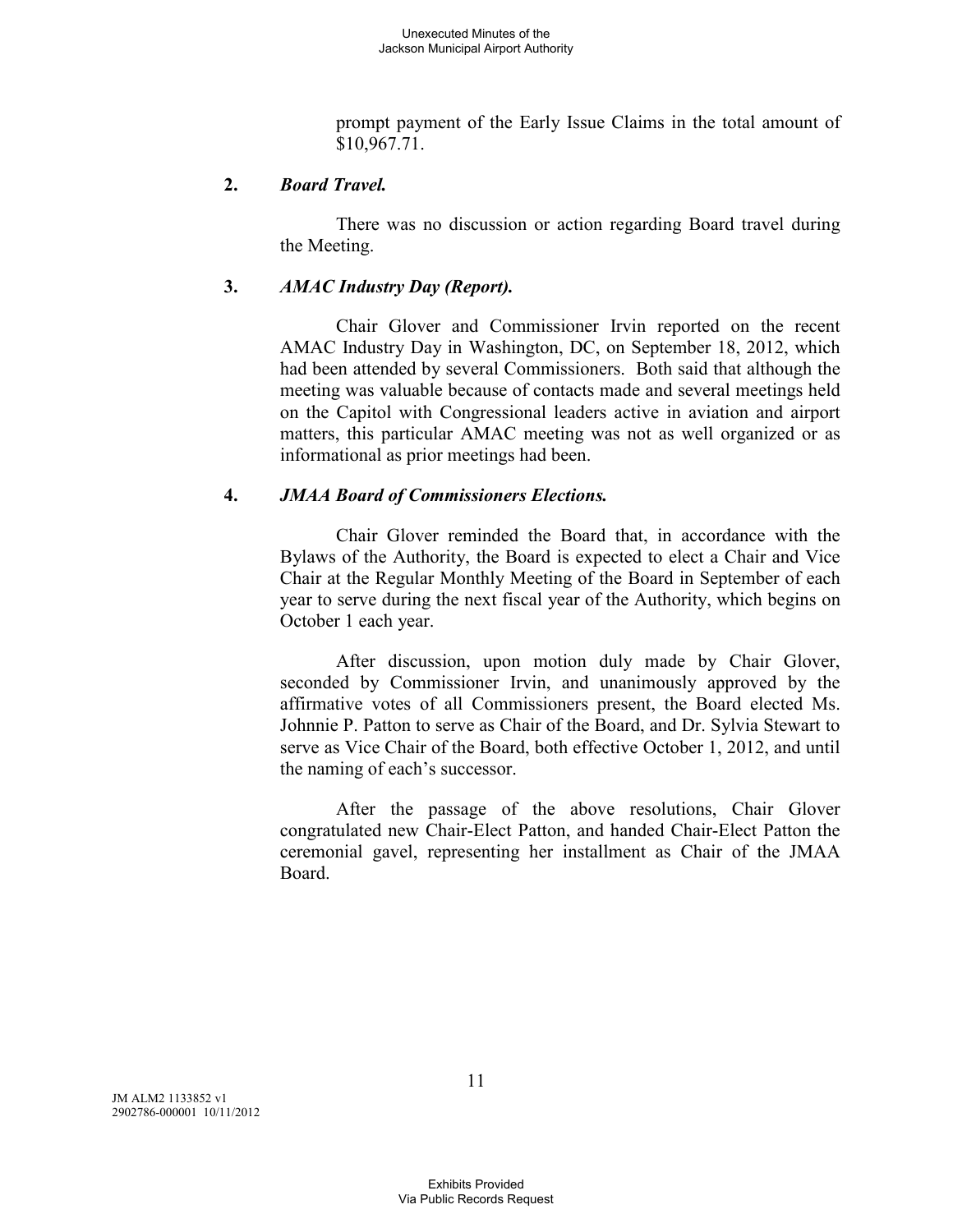#### **VI. CLOSED SESSION.**

#### **A. The Chamblee Company.**

#### **B. Part 16 Complaint filed by Bernard Patrick, M.D., Aerial Ads, Inc. and Salil Tiwari, M.D. against Sittman Aircraft Company, LLC, Involving Leased Property at Hawkins Field.**

#### **C. Confidential Personnel Matter.**

At approximately 4:35 p.m., after discussion, upon motion duly made by Commissioner Stewart, seconded by Commissioner Patton, and unanimously approved by the affirmative votes of all Commissioners present, the Board adopted a resolution authorizing the Board to enter Closed Session for the limited purpose of considering whether to enter Executive Session for the limited purpose of discussing and taking action on the above identified three matters (the "Confidential Matters"), each of which qualified under Mississippi law to be considered in Executive Session and each of which required confidential discussion and action, if any.

The Board asked Mr. Vanderleest, Ms. Wilson, Mr. Moore, Mr. Wagner and Ms. Pickering to remain during the Closed Session. Everyone else present at the Meeting left the Community Room at this time.

At approximately 4:35 p.m., the Board met in Closed Session.

At approximately 4:36 p.m., upon motion duly made by Commissioner Patton, seconded by Commissioner Irvin, and unanimously approved by the affirmative votes of all Commissioners present, the Board voted to enter into Executive Session for the limited purpose of discussing and taking action, if any, regarding the Confidential Matters, each of which qualified under Mississippi law to be considered in Executive Session and each of which required confidential discussion and action, if any.

The Board asked everyone present during the Closed Session to remain for the Executive Session.

Mr. Wagner and Ms. Pickering attempted to inform those outside the Meeting that the Board had voted to enter Executive Session, but there was no one outside the Meeting.

#### **VII. EXECUTIVE SESSION.**

At 4:37 p.m., the Board met in Executive Session.

JM ALM2 1133852 v1 2902786-000001 10/11/2012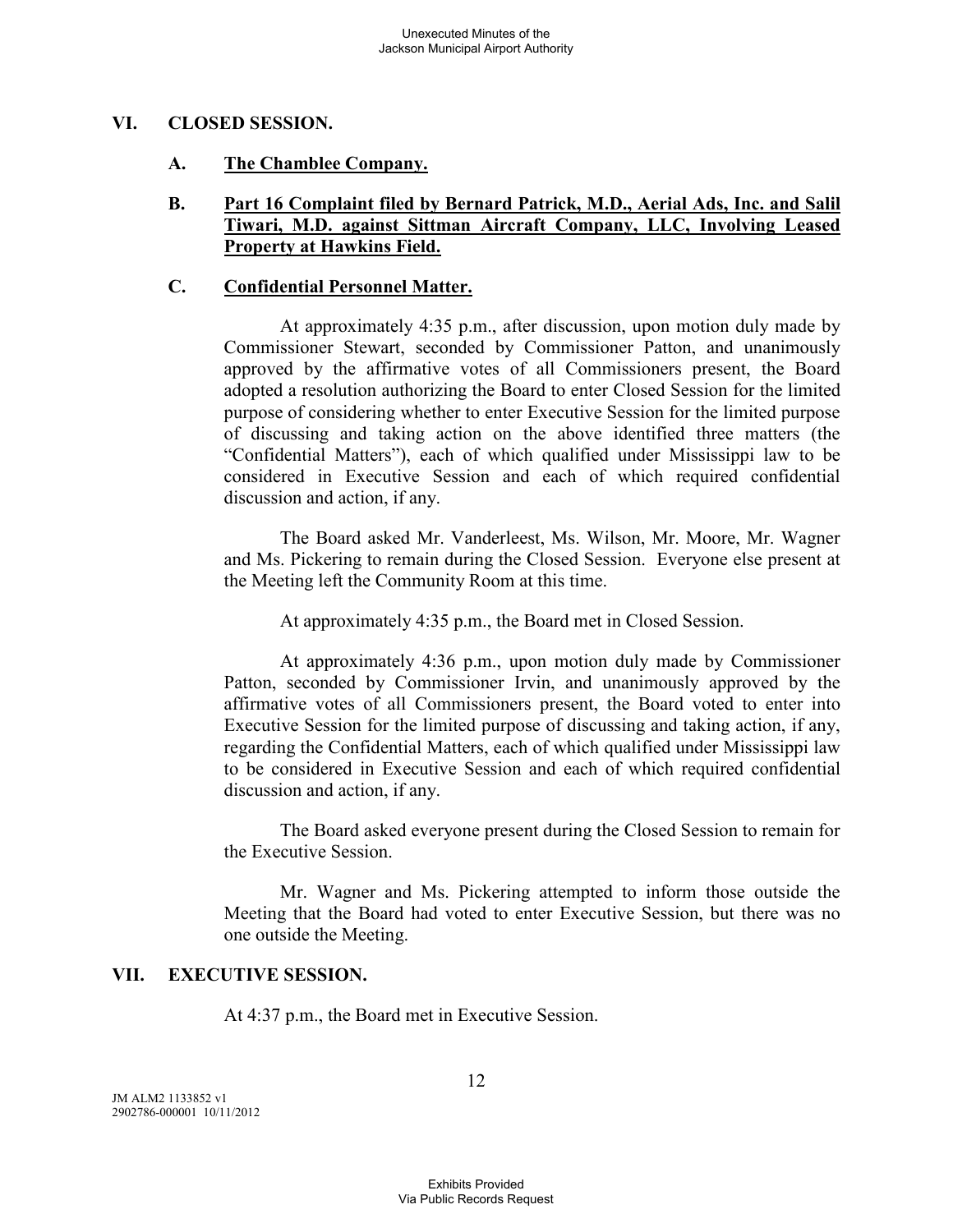#### **VIII. OPEN SESSION.**

At approximately 5:10 p.m., the Board reconvened the Meeting in Open Session. Mr. Wagner and Ms. Pickering attempted to invite those outside the Meeting back into the Meeting, but no one was outside the Meeting.

Chair Glover announced that, during the Executive Session, the Board discussed and took the following action.

## **A. The Chamblee Company.**

Chair Glover said that Rodney Chamblee and Jim Tohill, attorney for The Chamblee Company ("Chamblee"), briefed the Board on proposed improvements to the real estate leased by JMAA to Chamblee that is known as Parkway Place in Flowood. Chamblee asked the Board to consider granting a lease extension in consideration for the improvements. The Board took the matter under advisement, and said it would make a decision at a later date.

# **B. Part 16 Complaint filed by Bernard Patrick, M.D., Aerial Ads, Inc. and Salil Tiwari, M.D. against Sittman Aircraft Company, LLC, Involving Leased Property at Hawkins Field.**

Mr. Wagner briefed the Board on this dispute between a fixed base operator at Hawkins Field and two of its tenants. No action was taken by the Board during Executive Session on this matter.

# **C. Confidential Personnel Matter.**

The Board considered the performance of the Chief Executive Officer, Dirk Vanderleest, and whether to give Mr. Vanderleest a salary increase for FY2013. After discussion, upon motion duly made by Commissioner Stewart, seconded by Commissioner Patton, with Commissioners Glover, Patton and Stewart voting "yes" and Commissioner Irvin abstaining, the Board had voted to increase Mr. Vanderleest's basic salary by 4%, effective October 1, 2012.

# **IX. DISCUSSION: STRATEGIC INITIATIVES.**

There was no discussion or action regarding strategic initiatives at the Meeting.